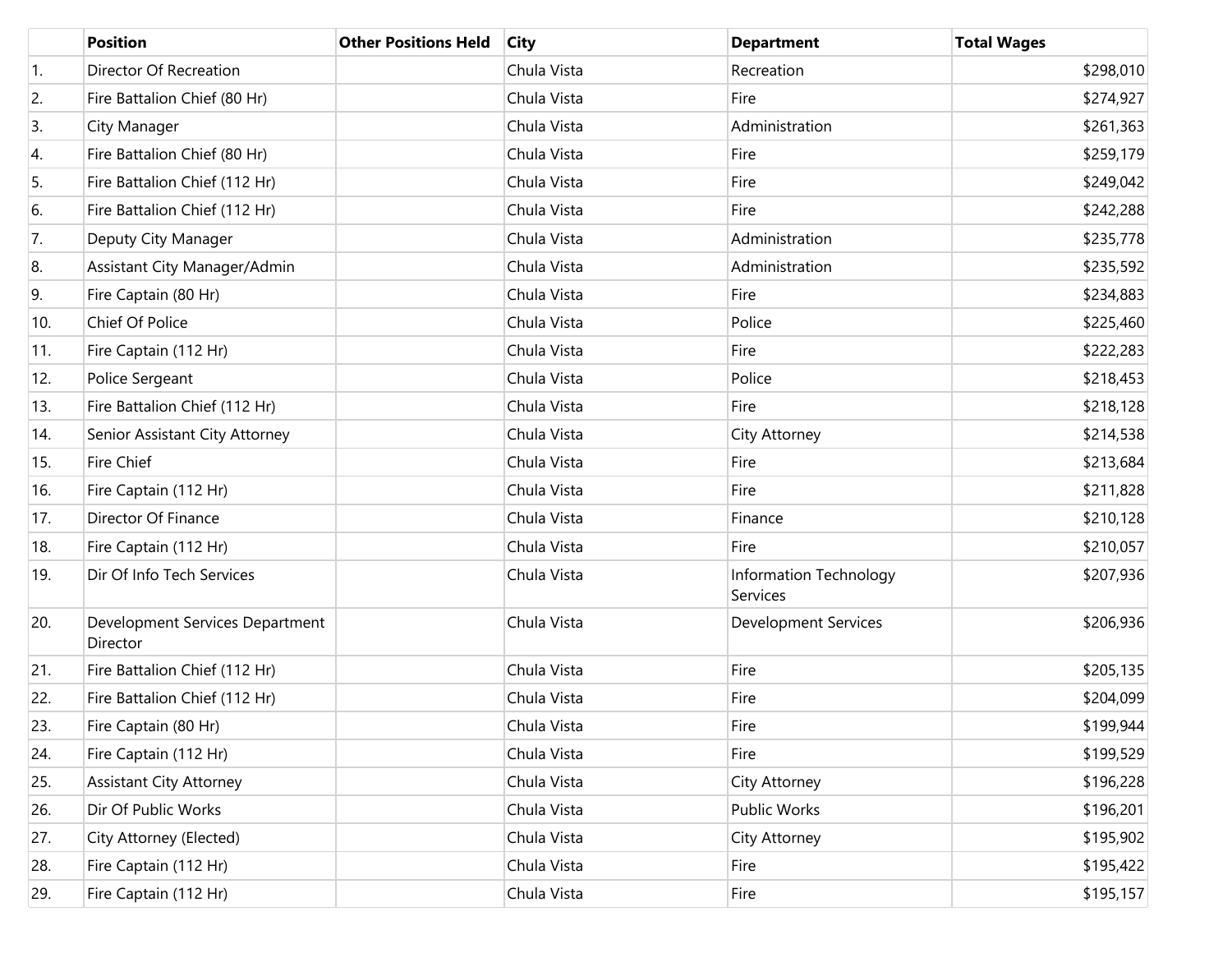| 30. | Police Captain                     | Chula Vista | Police                       | \$193,476 |
|-----|------------------------------------|-------------|------------------------------|-----------|
| 31. | Peace Officer                      | Chula Vista | Police                       | \$193,272 |
| 32. | Police Captain                     | Chula Vista | Police                       | \$192,947 |
| 33. | Dir Of Econ Development            | Chula Vista | Economic Development         | \$192,566 |
| 34. | Police Captain                     | Chula Vista | Police                       | \$192,029 |
| 35. | Fire Captain (112 Hr)              | Chula Vista | Fire                         | \$191,906 |
| 36. | Police Agent                       | Chula Vista | Police                       | \$191,644 |
| 37. | Fire Captain (112 Hr)              | Chula Vista | Fire                         | \$190,771 |
| 38. | Dir Of Human Resources             | Chula Vista | Human Resources              | \$190,426 |
| 39. | Fire Captain (112 Hr)              | Chula Vista | Fire                         | \$188,379 |
| 40. | Fire Eng (112 Hr)                  | Chula Vista | Fire                         | \$183,850 |
| 41. | Assistant Dir Development Services | Chula Vista | <b>Development Services</b>  | \$182,757 |
| 42. | Police Lieutenant                  | Chula Vista | Police                       | \$182,554 |
| 43. | Dir Of Library                     | Chula Vista | Library                      | \$182,153 |
| 44. | Fire Captain (112 Hr)              | Chula Vista | Fire                         | \$182,100 |
| 45. | Firefighter/Paramedic (112 Hr)     | Chula Vista | Fire                         | \$182,068 |
| 46. | Fire Captain (112 Hr)              | Chula Vista | Fire                         | \$179,126 |
| 47. | Deputy Fire Chief                  | Chula Vista | Fire                         | \$178,214 |
| 48. | Police Lieutenant                  | Chula Vista | Police                       | \$177,248 |
| 49. | Dir Of Eng/City Engineer           | Chula Vista | Engineering/Capital Projects | \$176,010 |
| 50. | Fire Eng (112 Hr)                  | Chula Vista | Fire                         | \$175,882 |
| 51. | Fire Captain (112 Hr)              | Chula Vista | Fire                         | \$174,635 |
| 52. | Firefighter/Paramedic (112 Hr)     | Chula Vista | Fire                         | \$174,507 |
| 53. | Fire Captain (112 Hr)              | Chula Vista | Fire                         | \$174,243 |
| 54. | Fire Captain (80 Hr)               | Chula Vista | Fire                         | \$173,915 |
| 55. | Police Lieutenant                  | Chula Vista | Police                       | \$173,354 |
| 56. | Fire Captain (112 Hr)              | Chula Vista | Fire                         | \$171,070 |
| 57. | Fire Captain (112 Hr)              | Chula Vista | Fire                         | \$170,664 |
| 58. | Fire Captain (112 Hr)              | Chula Vista | Fire                         | \$170,546 |
| 59. | Assistant Dir Of Public Works      | Chula Vista | Public Works                 | \$169,183 |
| 60. | Peace Officer                      | Chula Vista | Police                       | \$168,450 |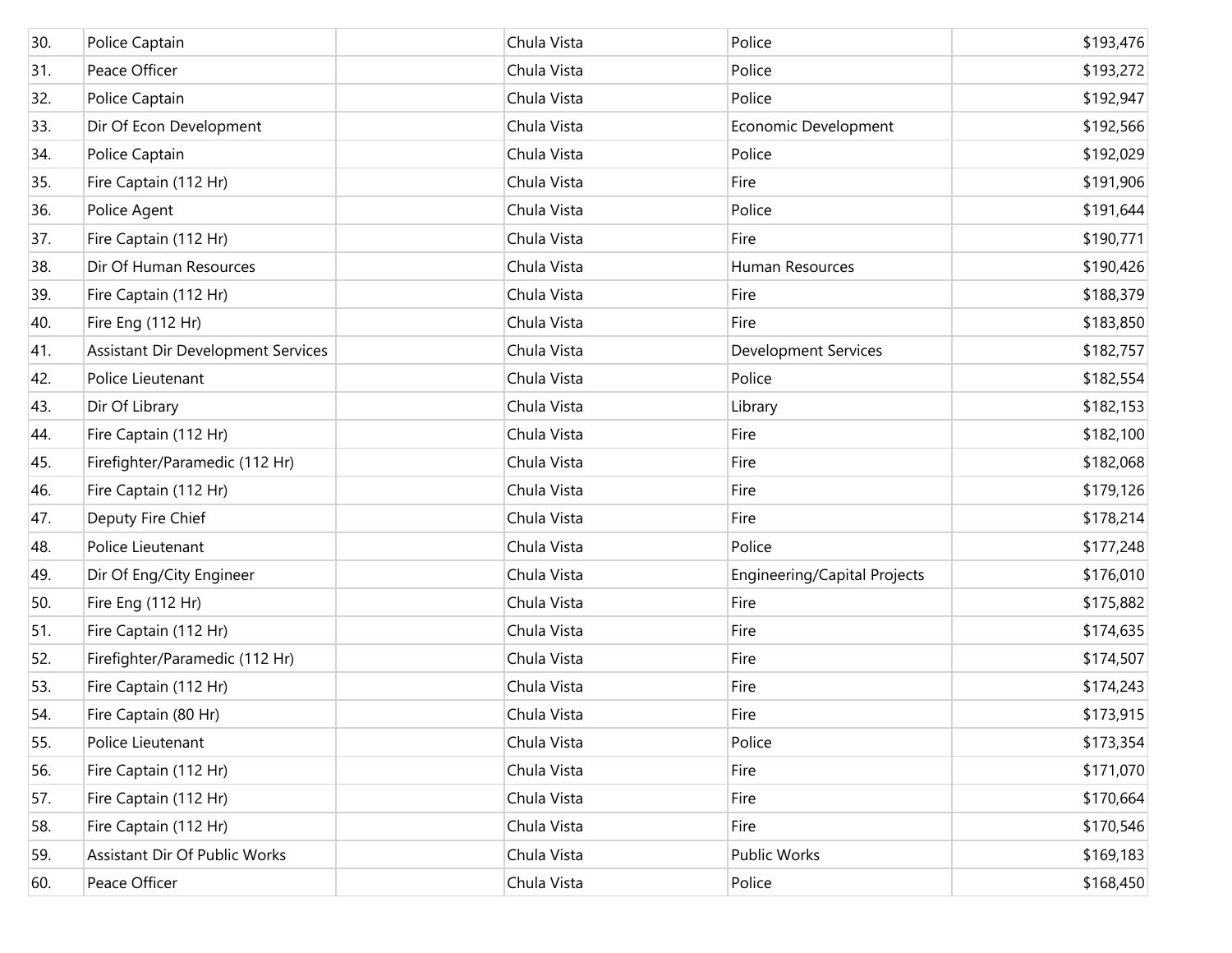| 61. | Building Off/Code Enforcement<br>Manager | Chula Vista | <b>Development Services</b> | \$167,704 |
|-----|------------------------------------------|-------------|-----------------------------|-----------|
| 62. | Police Sergeant                          | Chula Vista | Police                      | \$166,508 |
| 63. | Fire Captain (112 Hr)                    | Chula Vista | Fire                        | \$166,263 |
| 64. | Police Lieutenant                        | Chula Vista | Police                      | \$166,143 |
| 65. | Deputy City Attorney III                 | Chula Vista | City Attorney               | \$165,857 |
| 66. | Finance & Purchasing Manager             | Chula Vista | Finance                     | \$164,937 |
| 67. | Fire Captain (112 Hr)                    | Chula Vista | Fire                        | \$164,356 |
| 68. | Police Sergeant                          | Chula Vista | Police                      | \$164,121 |
| 69. | Fire Captain (112 Hr)                    | Chula Vista | Fire                        | \$164,022 |
| 70. | Assistant Dir Of Finance                 | Chula Vista | Finance                     | \$163,550 |
| 71. | Fa Director Of Sd Lecc                   | Chula Vista | Police                      | \$162,864 |
| 72. | Fire Captain (112 Hr)                    | Chula Vista | Fire                        | \$162,544 |
| 73. | Fire Captain (112 Hr)                    | Chula Vista | Fire                        | \$161,217 |
| 74. | Police Lieutenant                        | Chula Vista | Police                      | \$161,131 |
| 75. | Fire Captain (112 Hr)                    | Chula Vista | Fire                        | \$160,741 |
| 76. | Fire Division Chief                      | Chula Vista | Fire                        | \$160,374 |
| 77. | Deputy City Attorney III                 | Chula Vista | City Attorney               | \$159,598 |
| 78. | Peace Officer                            | Chula Vista | Police                      | \$159,107 |
| 79. | Fire Captain (112 Hr)                    | Chula Vista | Fire                        | \$159,053 |
| 80. | Firefighter/Paramedic (112 Hr)           | Chula Vista | Fire                        | \$158,799 |
| 81. | Police Lieutenant                        | Chula Vista | Police                      | \$158,493 |
| 82. | Peace Officer                            | Chula Vista | Police                      | \$158,265 |
| 83. | Police Sergeant                          | Chula Vista | Police                      | \$158,240 |
| 84. | Chief Sustainability Officer             | Chula Vista | Economic Development        | \$158,075 |
| 85. | Fire Eng (112 Hr)                        | Chula Vista | Fire                        | \$157,153 |
| 86. | Fire Captain (112 Hr)                    | Chula Vista | Fire                        | \$157,084 |
| 87. | Fire Captain (112 Hr)                    | Chula Vista | Fire                        | \$156,416 |
| 88. | Police Sergeant                          | Chula Vista | Police                      | \$156,157 |
| 89. | Fire Eng (112 Hr)                        | Chula Vista | Fire                        | \$155,700 |
| 90. | Peace Officer                            | Chula Vista | Police                      | \$155,131 |
| 91. | Fire Captain (112 Hr)                    | Chula Vista | Fire                        | \$154,930 |